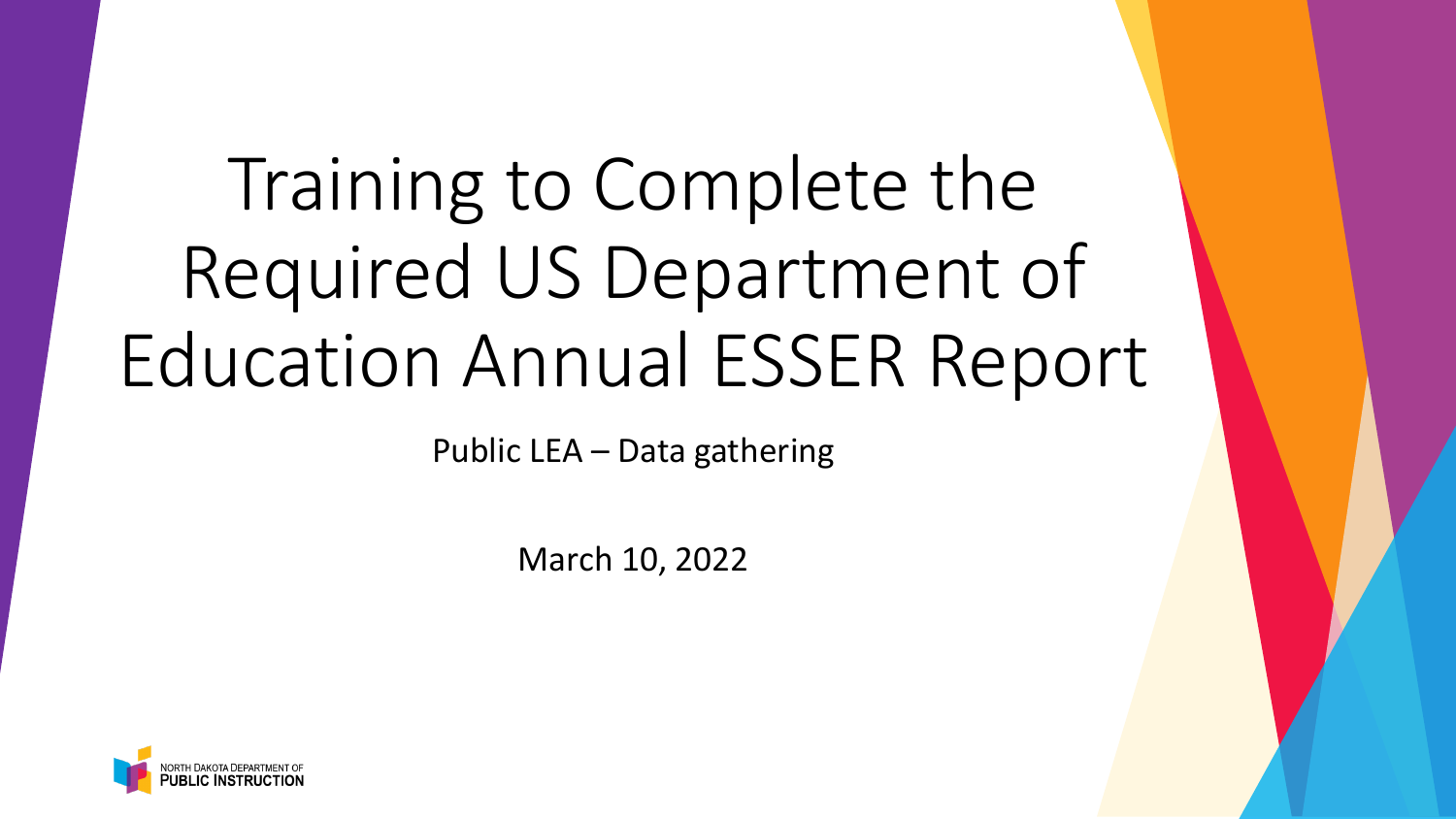### ESSER Funding

School districts have received a significant amount of ESSER funding since April 2020.

| <b>Name</b>             | ND Allocation   | <b>Date Awarded</b> | Deadline to Spend  |
|-------------------------|-----------------|---------------------|--------------------|
| <b>CARES - ESSER I</b>  | \$33.3 million  | <b>April 2020</b>   | September 30, 2022 |
| <b>CRRSA – ESSER II</b> | \$135.9 million | December 2020       | September 30, 2023 |
| <b>ARP-ESSER III</b>    | \$305.3 million | <b>March 2021</b>   | September 30, 2024 |

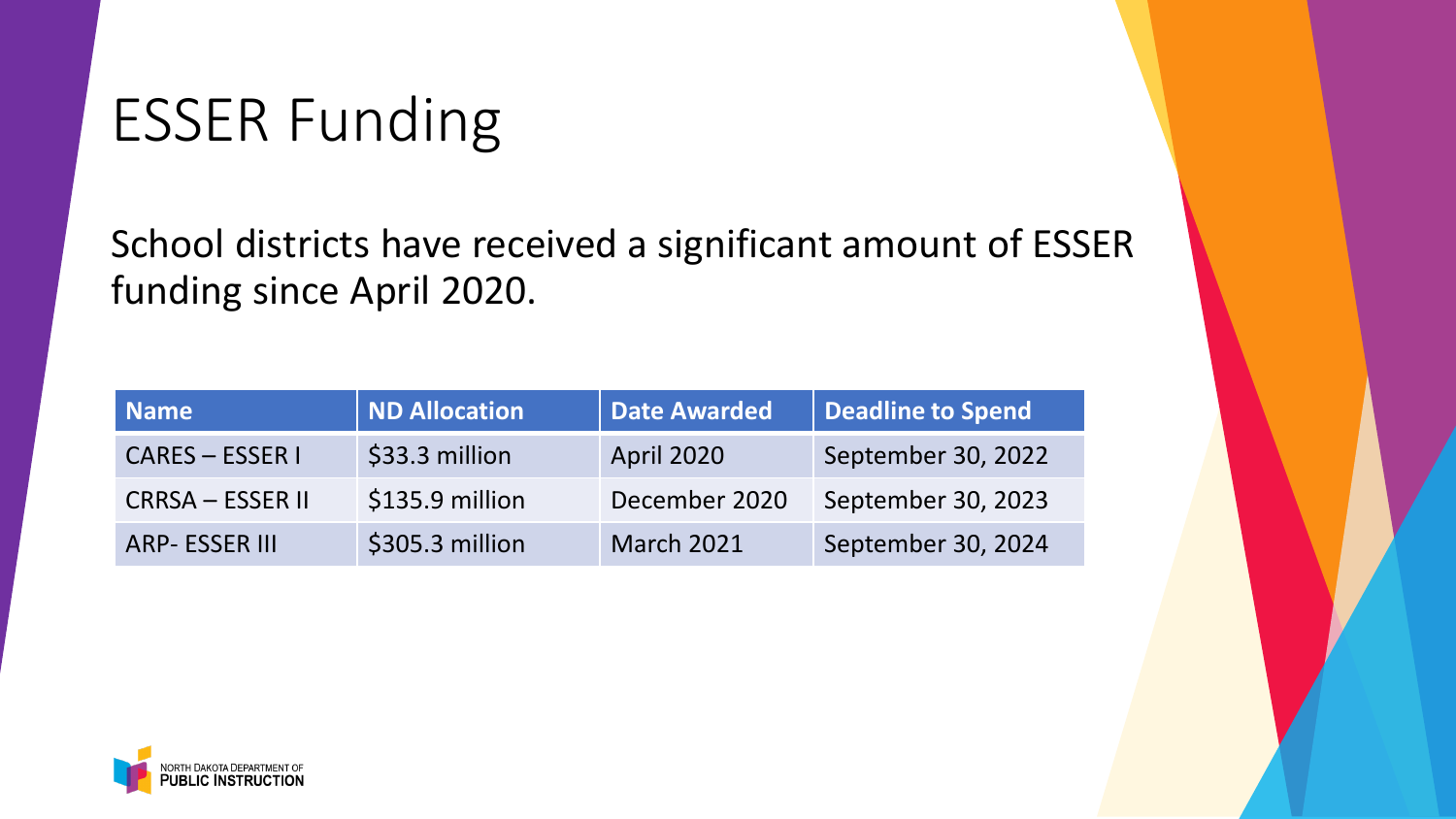### Purpose

The purpose of today's training is to share with school personnel the United States Education Department (USED)Annual ESSER reporting UPDATED requirements and review the UPDATED process for completing the required USED report.

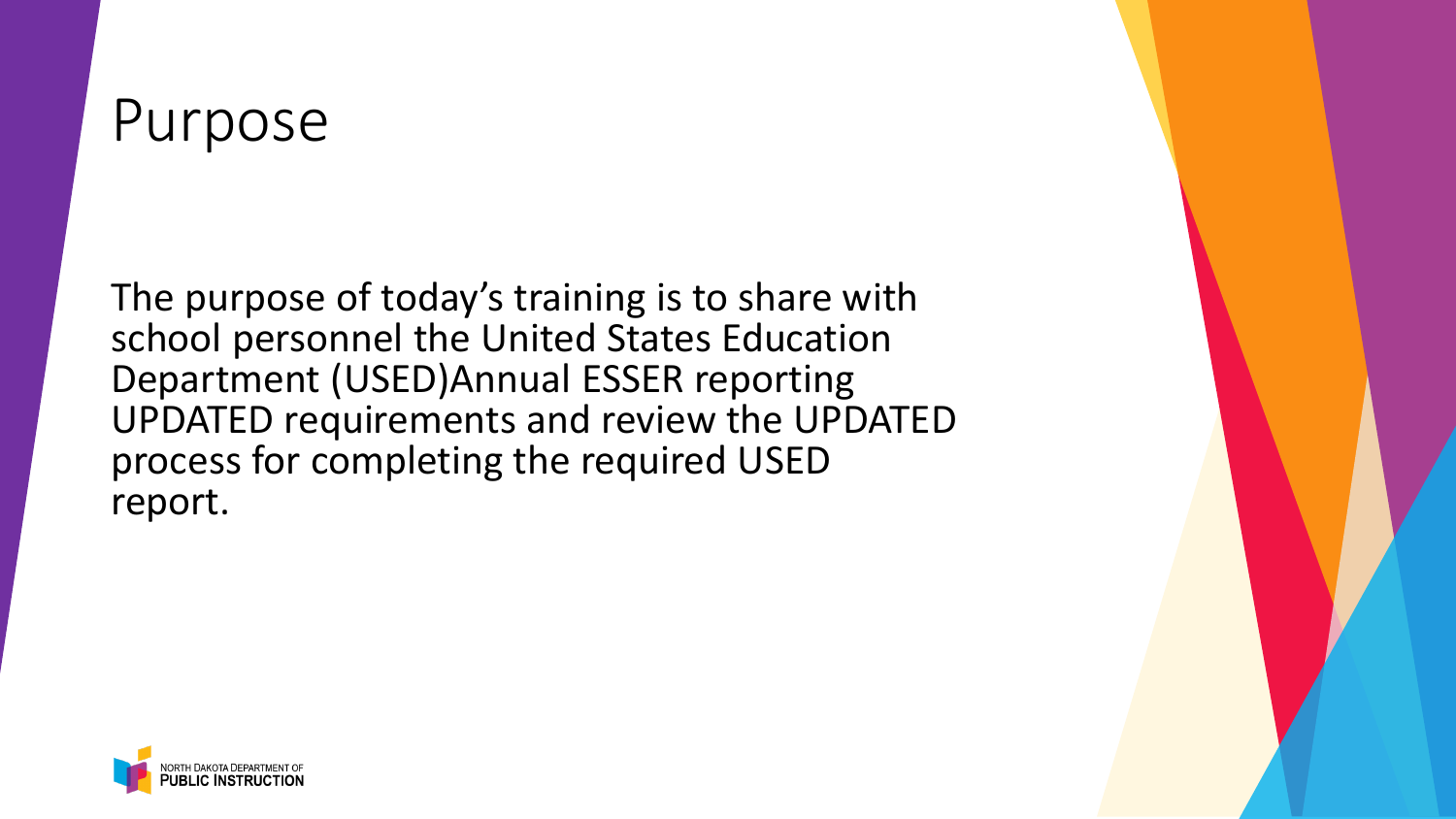## Agenda

- Report Overview
- Review & Approval Process
- Questions

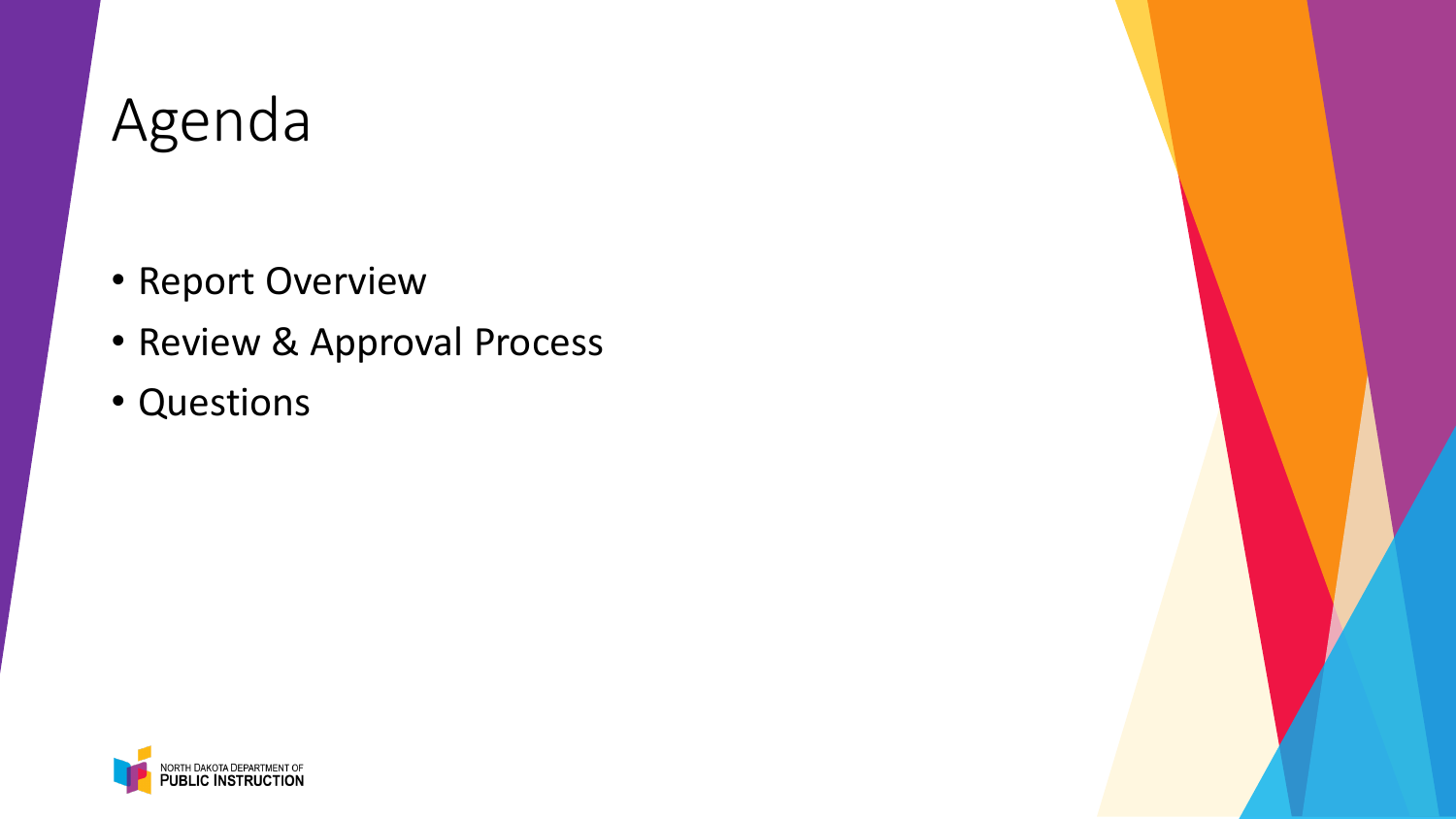## Long-range Timeline

| 2020 - 2021 Annual Reporting                                                     | <b>Due Date</b>  |                                                                                                            |
|----------------------------------------------------------------------------------|------------------|------------------------------------------------------------------------------------------------------------|
| ESSER I - 2 <sup>nd</sup> Annual Report<br>ESSER II & III - 1st Annual Report    | June, 2022       | ESSER I- October 1, 2020- June 30, 2021<br>ESSER II & III $-1$ <sup>st</sup> expend date $-$ June 20, 2021 |
| 2021 - 2022 Annual Reporting                                                     | <b>Due Date</b>  |                                                                                                            |
| <b>ESSER I - 3rd Annual Report</b><br>ESSER II & III - 2nd Annual Report         | <b>Fall 2022</b> | July 1, 2021 - June 30, 2022                                                                               |
| 2022 - 2023 Annual Report                                                        | <b>Due Date</b>  | <b>Applicable Reporting Period</b>                                                                         |
| <b>ESSER I- Final Report (If needed)</b><br><b>ESSER II &amp; III-3rd Annual</b> | <b>Fall 2023</b> | July 1, 2022- June 30, 2023                                                                                |
| 2023 - 2024 Annual Report                                                        | <b>Due Date</b>  | <b>Applicable Reporting Period</b>                                                                         |
| <b>ESSER II - Final Report</b><br>ESSER III-4 <sup>th</sup> Annual               | <b>Fall 2024</b> | July 1, 2023- June 30, 2024                                                                                |
| 2024 - 2025 Annual Report                                                        | <b>Due Date</b>  | <b>Applicable Reporting Period</b>                                                                         |
| <b>ESSER III- Final Report</b>                                                   | <b>Fall 2025</b> | July 1, 2024 - June 30, 2025                                                                               |

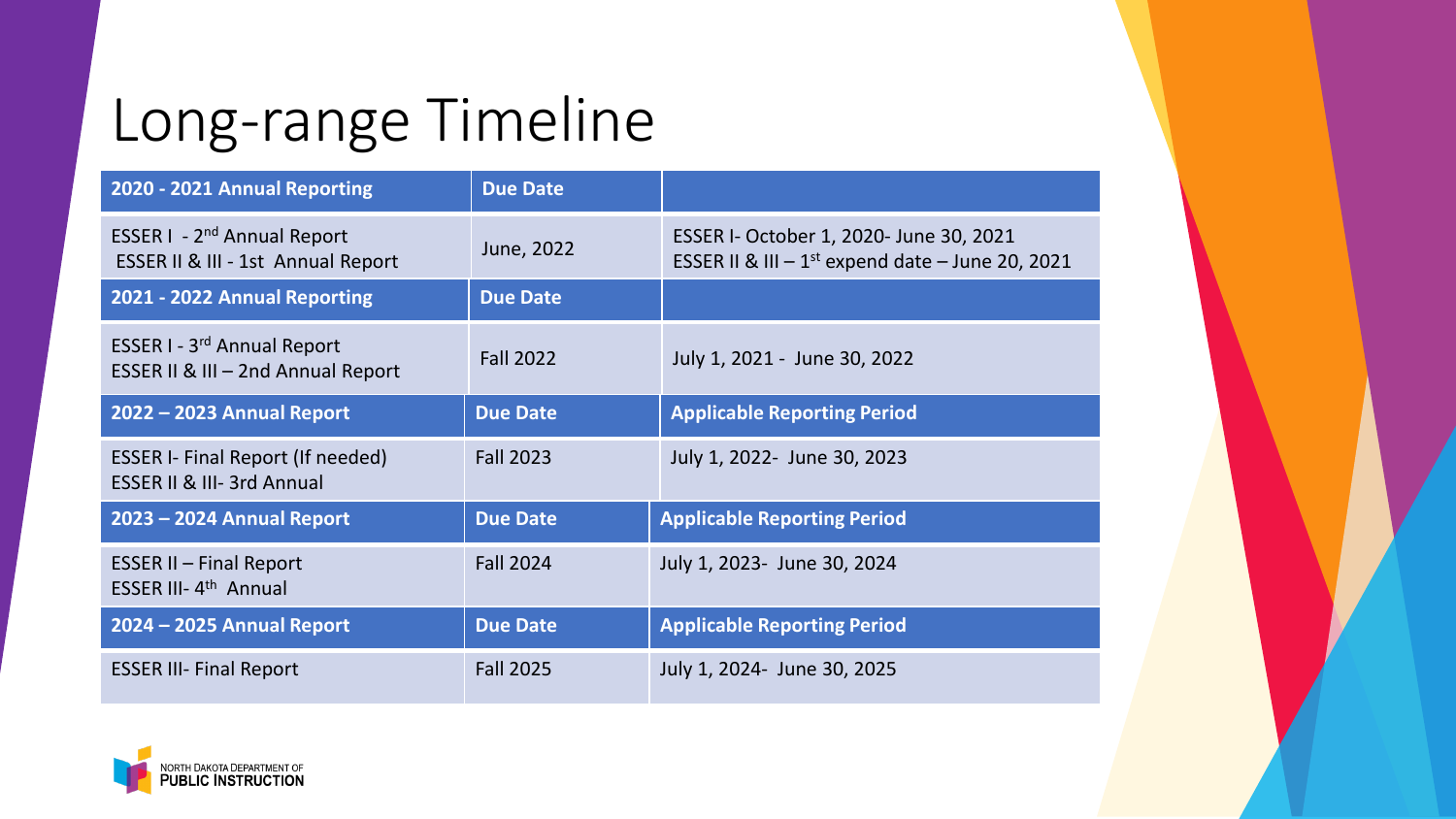### 2020-2021 USED Annual Report Timeline

**March 10, 2022:** USED Annual District Report Form emailed to superintendents and business managers

**April 25, 2022:** District reports due to the NDDPI

**April 25, 2022 – May 16, 2022:** NDDPI staff review reports and request clarifications

**June 15, 2022:** State report due to USED

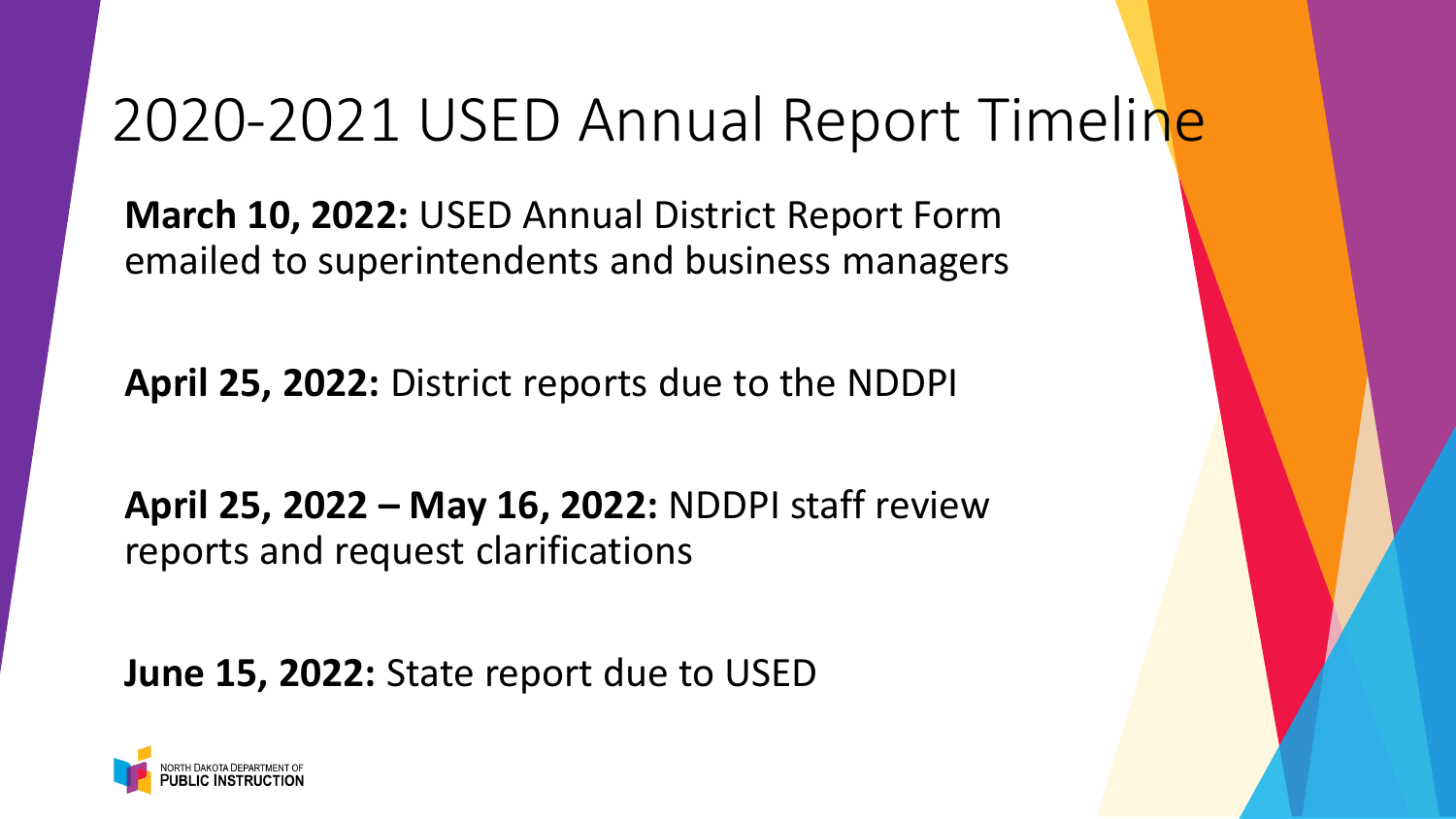# USED Annual Report Overview

#### Fiscal Data

Data on total amounts allocated, obligated, and actual expenditures, disaggregated by activity type, and reporting categories within each grant and funding source within the reporting period (October 1, 2020 – September 30, 2021) (ESSER I, October 1, 2020 – June 30,2021 & ESSER II/III July 1, 2020 – June 30, 2021). Future plans for allocations by activity type.

#### Program Data

Data providing additional details regarding ESSER-funded activities, including student participation data in certain activity types, and links to safe school reopening policies. Generalized statements regarding programs and initiatives supported through ESSER funds.

#### Personnel Data

Data on staff hired and retained using ESSER funds, FTE counts for schools by certain position types, and all data on the total count of all FTEs regardless of their funding source.

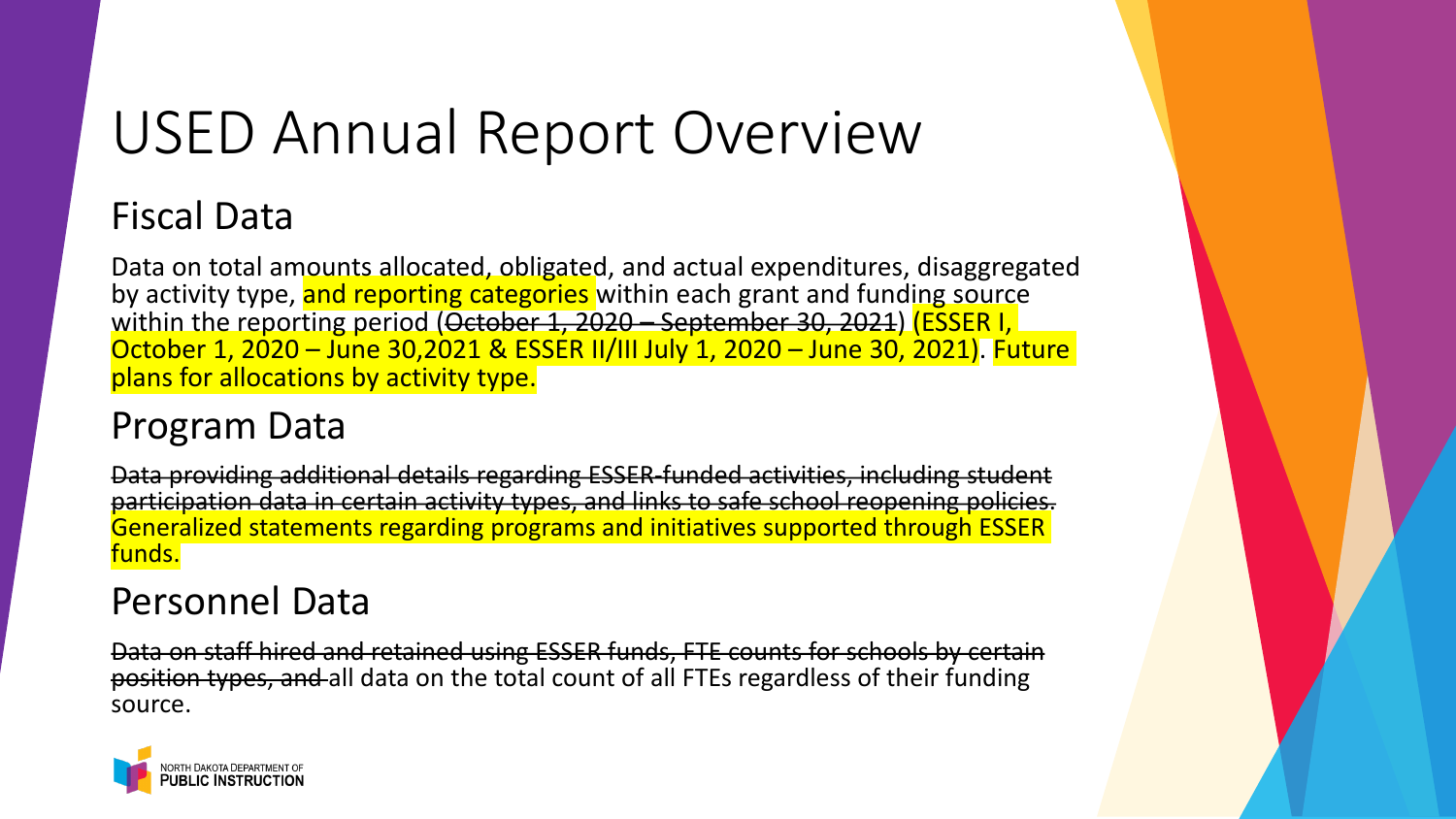# USED Annual Report Overview, Cont.

#### Fiscal Data

Data on total amounts allocated, obligated, and actual expenditures, disaggregated by activity type, and reporting categories within each grant and funding source within the reporting period (ESSER I, October 1, 2020 - June 30,2021 & ESSER II/III July 1, 2020 – June 30, 2021). Future plans for allocations by activity type.

#### Program Data

Generalized statements regarding programs and initiatives supported through ESSER funds.

#### Personnel Data

Total count of all FTEs regardless of their funding source.

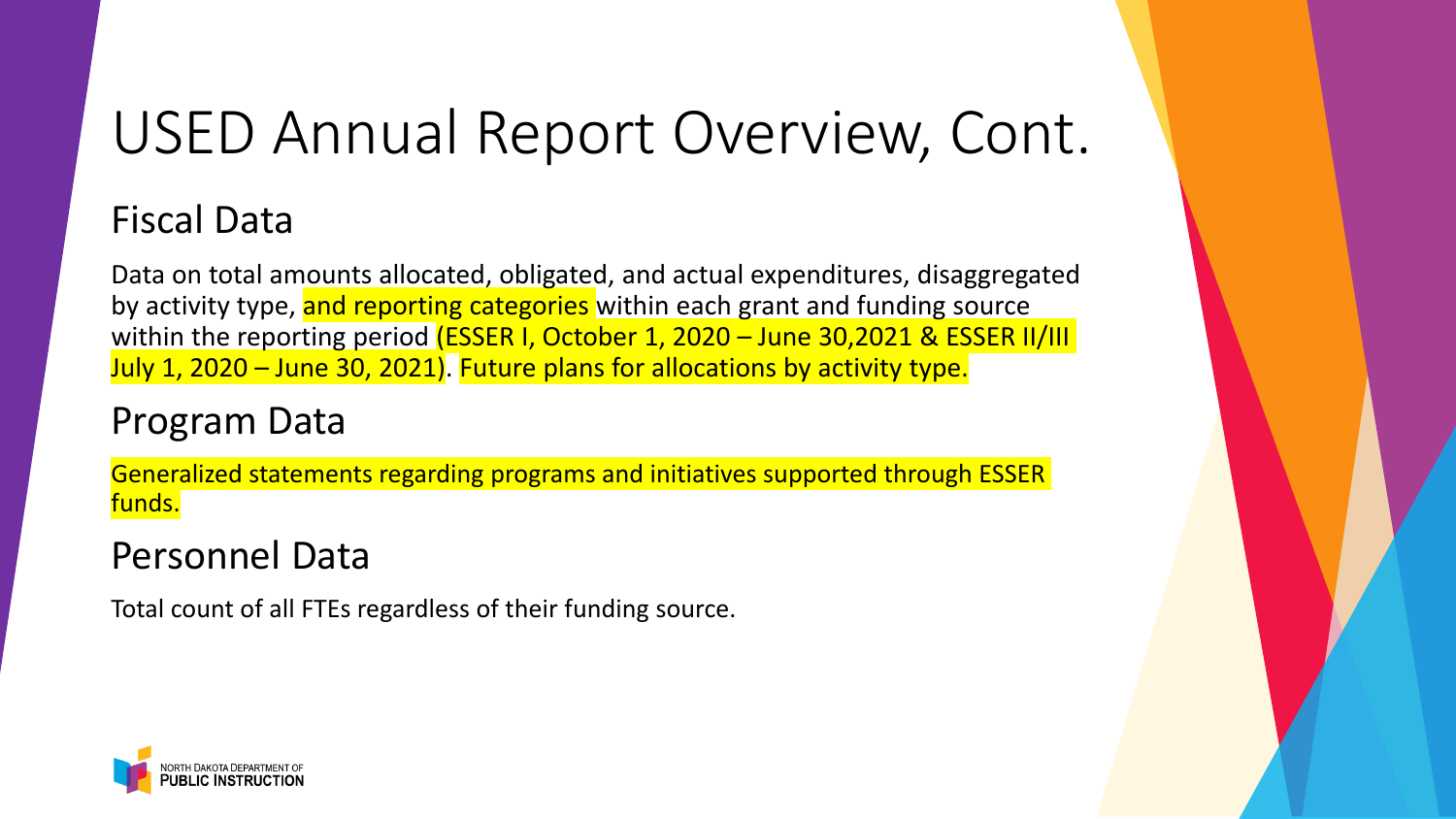### Essential Definitions

**Local Education Association (LEA)** = Public School District **State Education Association (SEA)**= NDDPI

**Expended**- The actual spending of money; an outlay

**Planned Uses of Funds**- Remaining funds that have been earmarked or bud<mark>geted</mark><br>for specific purposes are considered "Planned Uses" of Remaining Funds. T<mark>he</mark> Department acknowledges these plans may change; please provide the most current information regarding budgeted or earmarked uses of remaining funds.

**Mental Health Supports** – Services provided by licensed mental health professionals

**Social-Emotional Support**- Supports and supplies provided to students through any means that are not licensed, mental health professionals

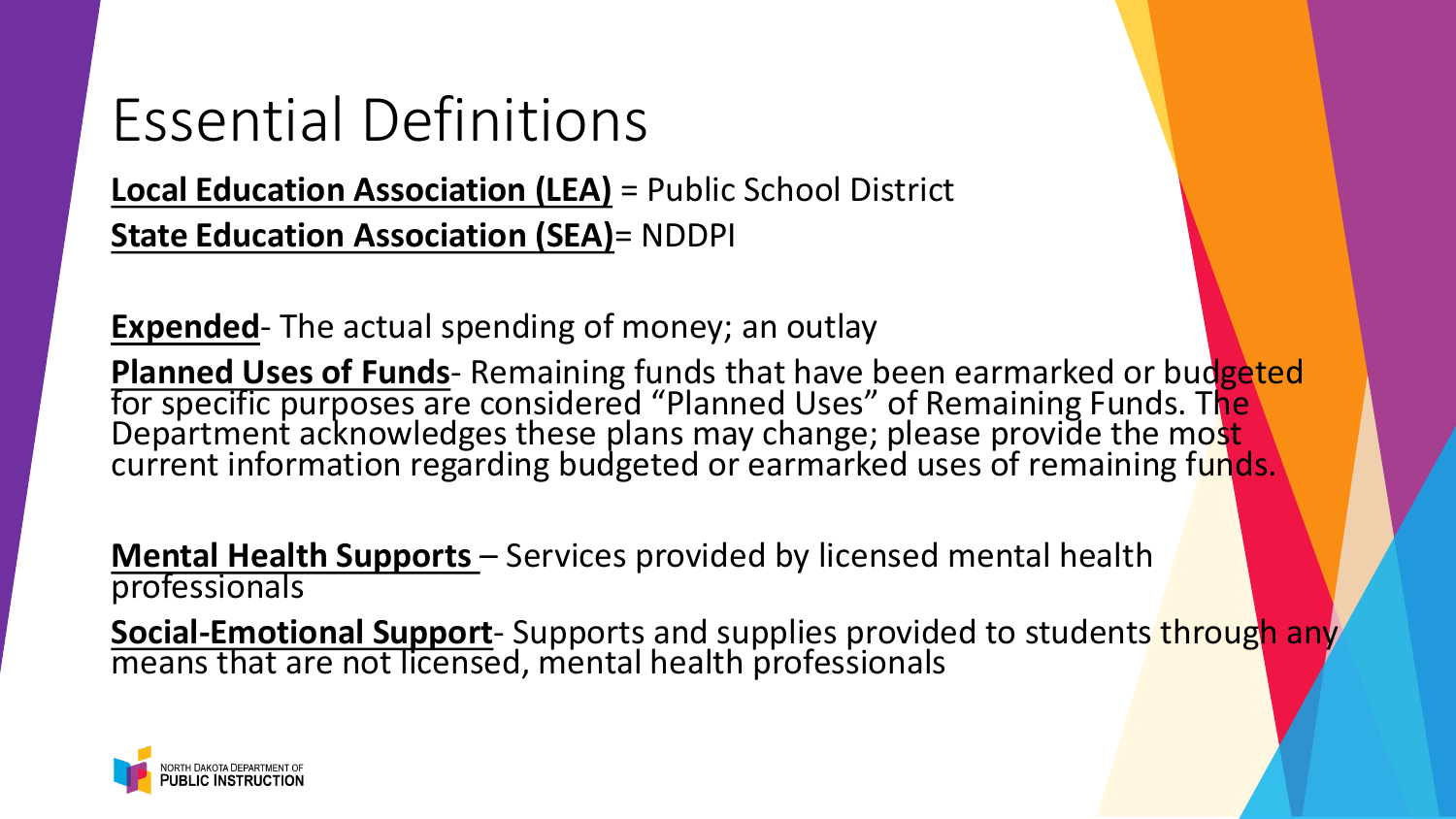Data Collection Tool Demonstration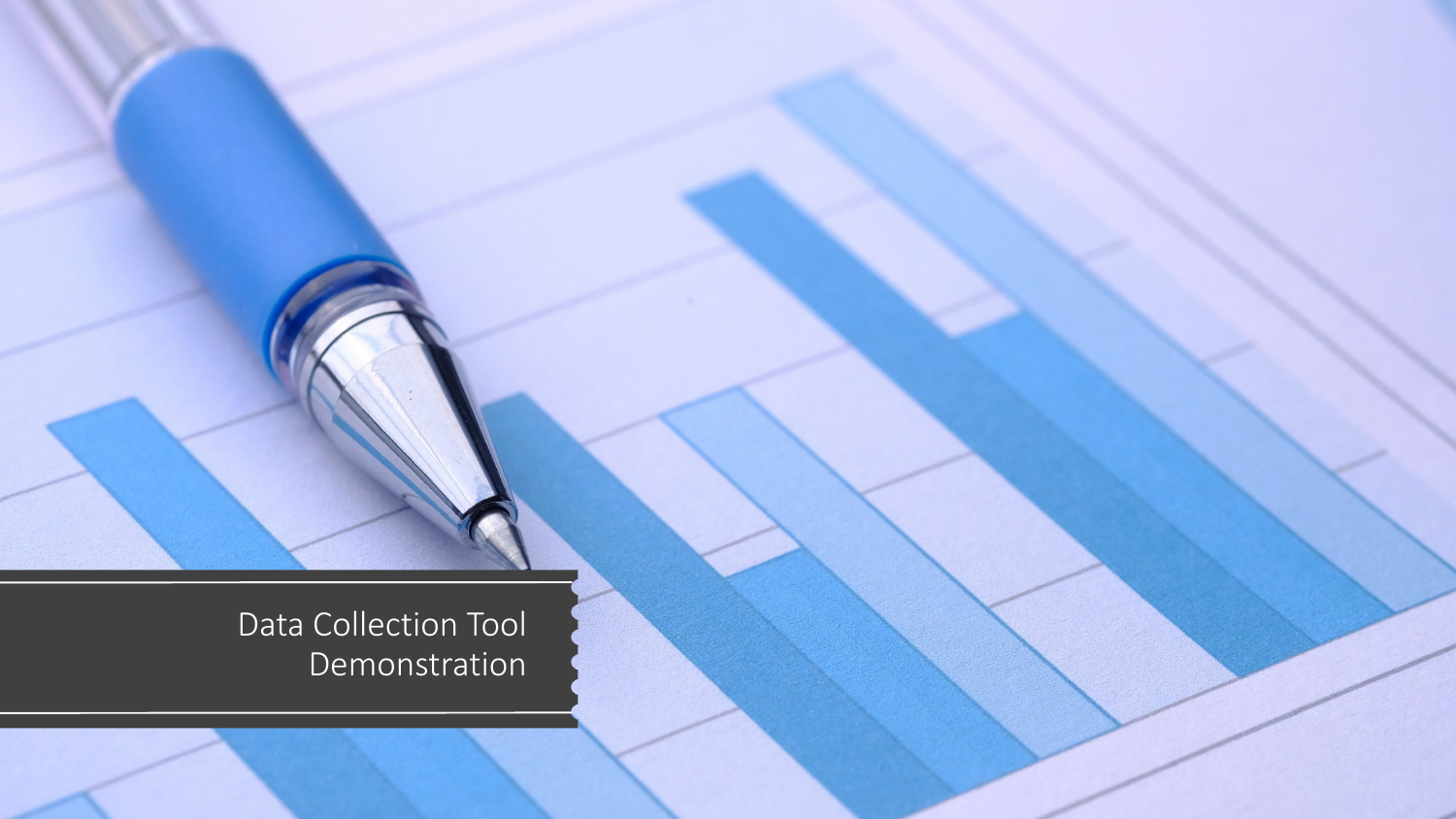# Data Collection Tool Updates

- Pre-set password UNIQUE ENTITY ID (SAM)
- Pre-filled data points
	- Award Data
	- Previous report expenditures
	- Data entered in December/January
- Review and PDF download opportunity before submission

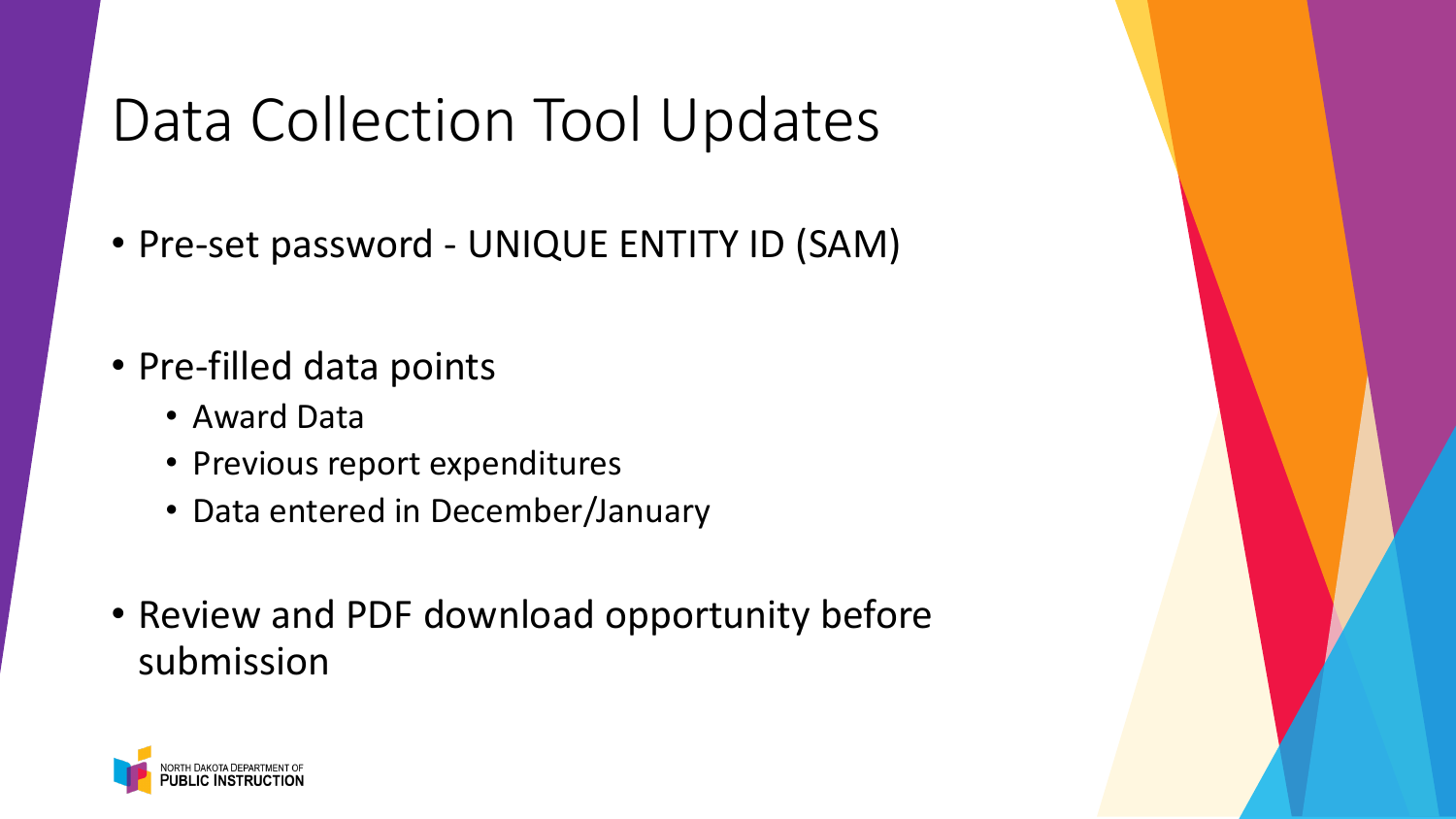## NDDPI Review & Approval Process

- 1. Upon submission NDDPI will review the report for completion, content accuracy, and alignment with USED final data request.
- 2. Report lead will receive an email communication either:
	- a. Confirming completion and a copy of the report that can be saved and shared with constitutes
	- b. Requesting additional information, revisions or clarifications

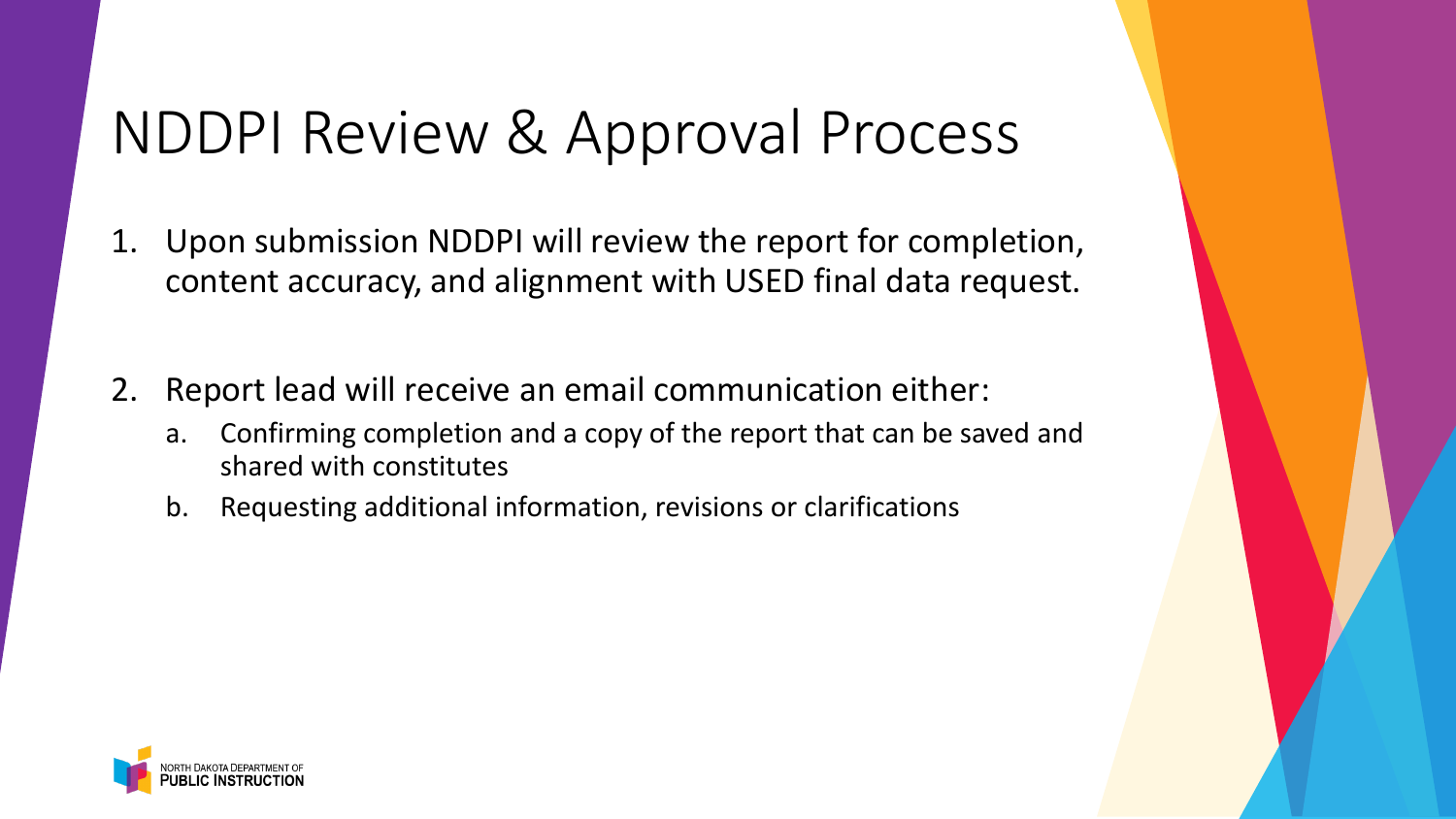

# Questions

Questions regarding the USED Annual can be addressed to the following staff:

**Anne Butterworth** ESSER Program Manager **(701) 328-4051**